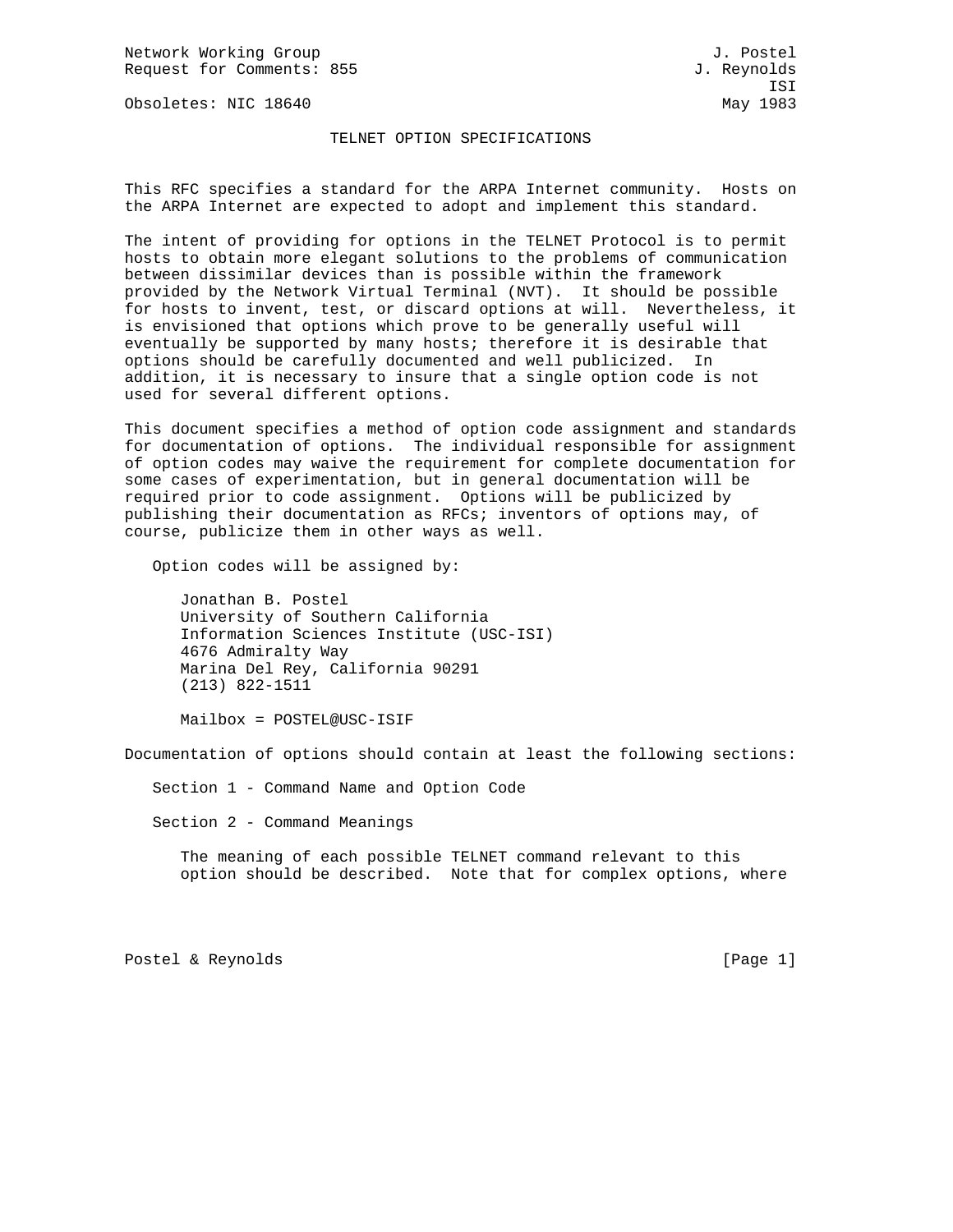"subnegotiation" is required, there may be a larger number of possible commands. The concept of "subnegotiation" is described in more detail below.

Section 3 - Default Specification

 The default assumptions for hosts which do not implement, or use, the option must be described.

Section 4 - Motivation

 A detailed explanation of the motivation for inventing a particular option, or for choosing a particular form for the option, is extremely helpful to those who are not faced (or don't realize that they are faced) by the problem that the option is designed to solve.

Section 5 - Description (or Implementation Rules)

 Merely defining the command meanings and providing a statement of motivation are not always sufficient to insure that two implementations of an option will be able to communicate. Therefore, a more complete description should be furnished in most cases. This description might take the form of text, a sample implementation, hints to implementers, etc.

A Note on "Subnegotiation"

 Some options will require more information to be passed between hosts than a single option code. For example, any option which requires a parameter is such a case. The strategy to be used consists of two steps: first, both parties agree to "discuss" the parameter(s) and, second, the "discussion" takes place.

 The first step, agreeing to discuss the parameters, takes place in the normal manner; one party proposes use of the option by sending a DO (or WILL) followed by the option code, and the other party accepts by returning a WILL (or DO) followed by the option code. Once both parties have agreed to use the option, subnegotiation takes place by using the command SB, followed by the option code, followed by the parameter(s), followed by the command SE. Each party is presumed to be able to parse the parameter(s), since each has indicated that the option is supported (via the initial exchange of WILL and DO). On the other hand, the receiver may locate the end of a parameter string by searching for the SE command (i.e., the string IAC SE), even if the receiver is unable to parse the parameters. Of course, either party may refuse to pursue further subnegotiation at any time by sending a WON'T or DON'T to the other party.

Postel & Reynolds [Page 2]